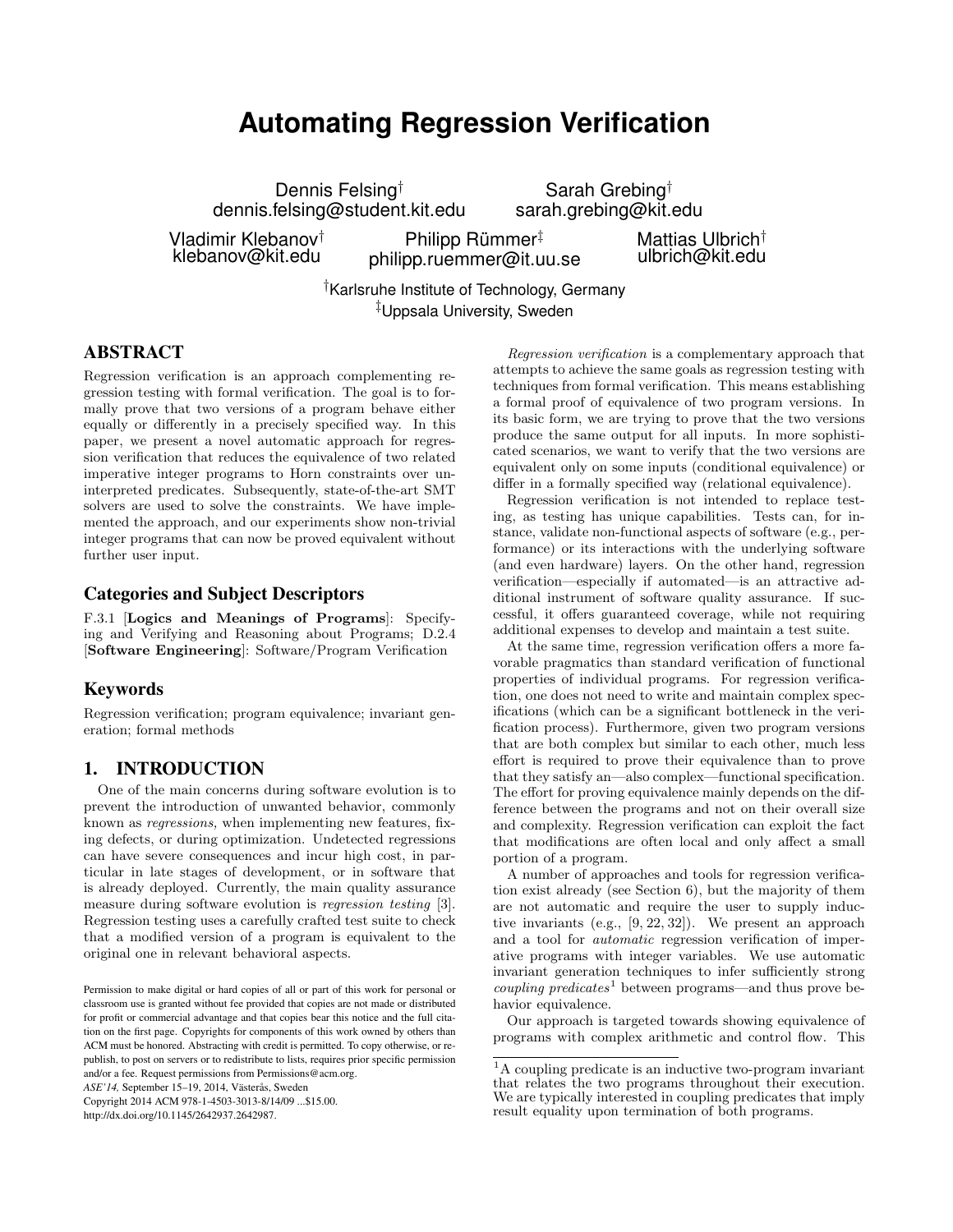

Figure 1: Architecture of our approach

kind of programs is poorly supported by existing automatic approaches, as these either require static (i.e., known at compile time) control flow [31], employ coarse abstractions on program computations [17,31], or are overly restrictive (e.g., require small bounds on loops or that equivalent unbounded loops have equivalent bodies) [26].

Our method works well whenever sufficiently "simple" coupling predicates over linear arithmetic exist that prove program equivalence. This is often the case in practice, as we argue throughout the paper. In particular, in Section 5 we demonstrate the effectiveness of our technique using a collection of small but non-trivial benchmarks.

In detail, the contributions of this paper are:

- A method for automatic regression verification for programs employing complex arithmetic on integer variables
- As part of the above, a method for computing efficient verification conditions for program equivalence
- A tool implementing the approach (available at http://formal.iti.kit.edu/improve/).

The architecture of our approach is shown in Figure 1 and can be described as follows: a frontend translates the two programs into efficient logical verification conditions (VC) for program equivalence using the algorithm presented in Section 3. The translation is completely automatic; the user does not have to supply the coupling predicates, loop invariants, or function summaries. Instead, placeholders for these entities are inserted into the VC formulas. The produced VC are in Horn normal form and are passed to an SMT solver for Horn constraints (such as  $Z3$  [23] or ELDARICA [27]), as presented in Section 4. The solver tries to find a solution for the placeholders that would make the VC true. If the solver succeeds in finding a solution and thus inferring, among other things, a coupling predicate, the programs are equivalent. Alternatively, the solver may show that no solution exists (i.e., disprove equivalence) or time out.

## 1.1 Illustration

EXAMPLE 1. Consider the function  $g_1$  in Figure 2(a).<sup>2</sup> The function recursively computes the sum of integers in the interval  $[1..n]$  (also known as the n-th triangular number). The function  $g_2$  in Figure 2(b) computes essentially the same result, but it has been optimized to employ tail recursion.

| int $g(int n)$ {        | int $g(int n, int s)$ {     |
|-------------------------|-----------------------------|
| int $r = 0$ ;           | int $r = 0$ ;               |
| if $(n \le 0)$ {        | if $(n \le 0)$ {            |
| $r = 0$ :               | $r = s$ ;                   |
| } else {                | $}$ else {                  |
| $r = g(n-1) + n;$       | $r = g(n-1, n+s);$          |
| return r;               | return r;                   |
| (a) basic version $P_1$ | (b) optimized version $P_2$ |

Figure 2: Computing the  $n$ -th triangular number

The advantage of tail-recursive functions is that they can be executed without growing the stack. To enable this optimization, an accumulator parameter s has been added to the  $signature of g<sub>2</sub> for collecting and passing on intermediate re$ sults. As another consequence,  $g_1$  performs summation from the end of the interval, while  $g_2$  starts from the beginning.

It is our goal to prove automatically using program verification technology that the two functions are equivalent in the sense that

$$
\mathsf{g}_1(n) = \mathsf{g}_2(n,0) \text{ for any } n. \tag{1}
$$

The *conceptually* simplest way to achieve this goal is to infer and compare a complete logical specification of each function, such as  $g_1(n) = \frac{n(n+1)}{2}$  for  $n \ge 0$ , and 0 otherwise. Yet, such a "brute-force" approach is clearly infeasible at the moment or in the foreseeable future.

Instead, we exploit the similarities between program versions and attempt to infer coupling predicates, i.e., a relative specification that only states how the executions of two versions relate to each other, but not what they compute in general. Of course, we demand that the coupling predicate is such that the two executions terminate in the same state, but in general, it will be a stronger assertion. To deal with unbounded recursion and loops, the predicate must be inductive: assuming that it holds at a key point of the computation (i.e., loop iteration, recursive call) should be sufficient to show that it also holds at the next key point. Conveniently, the complexity of such a relative specification is often proportional to the difference between the two program versions and not the program size.

Suppose, we want to calculate  $g(5)$ . We call  $g_1(5)$  resp.  $g_2(5,0)$ . The functions descend recursively, proceeding to compute  $g_1(4)$ +5 resp.  $g_2(4,5)$ , and then  $g_1(3)$ +4+5 resp.  $g_2(3, 9)$ . At this point, one could suspect that at *every* recursion step

$$
g_1(n) + s = g_2(n, s) . \t\t(2)
$$

A simple induction proof can establish that our suspicion is indeed correct: assuming this relation for the callees in both functions allows us to prove the relation for the callers. Thus, the formula (2) is a valid coupling predicate. Fortunately, (2) also implies the desired equivalence for the toplevel call (1) with  $s = 0$ . Indeed, if one knows or guesses the formula (2), then the fact that it is a valid coupling predicate and that it implies equivalence can be proved automatically with existing verification technology (cf., e.g., [9, 22, 32]).

In this paper, we show that it is actually in many cases possible to automatically infer coupling predicates that imply program equivalence. The Horn encoding of the VCs for

<sup>2</sup>Our approach requires that the two programs which we prove equivalent have disjoint variable and function names. To distinguish equally named identifiers from the two programs, we add subscripts indicating the program to which they belong. We may also concurrently use the original identifiers without a subscript as long as the relation is clear from the context.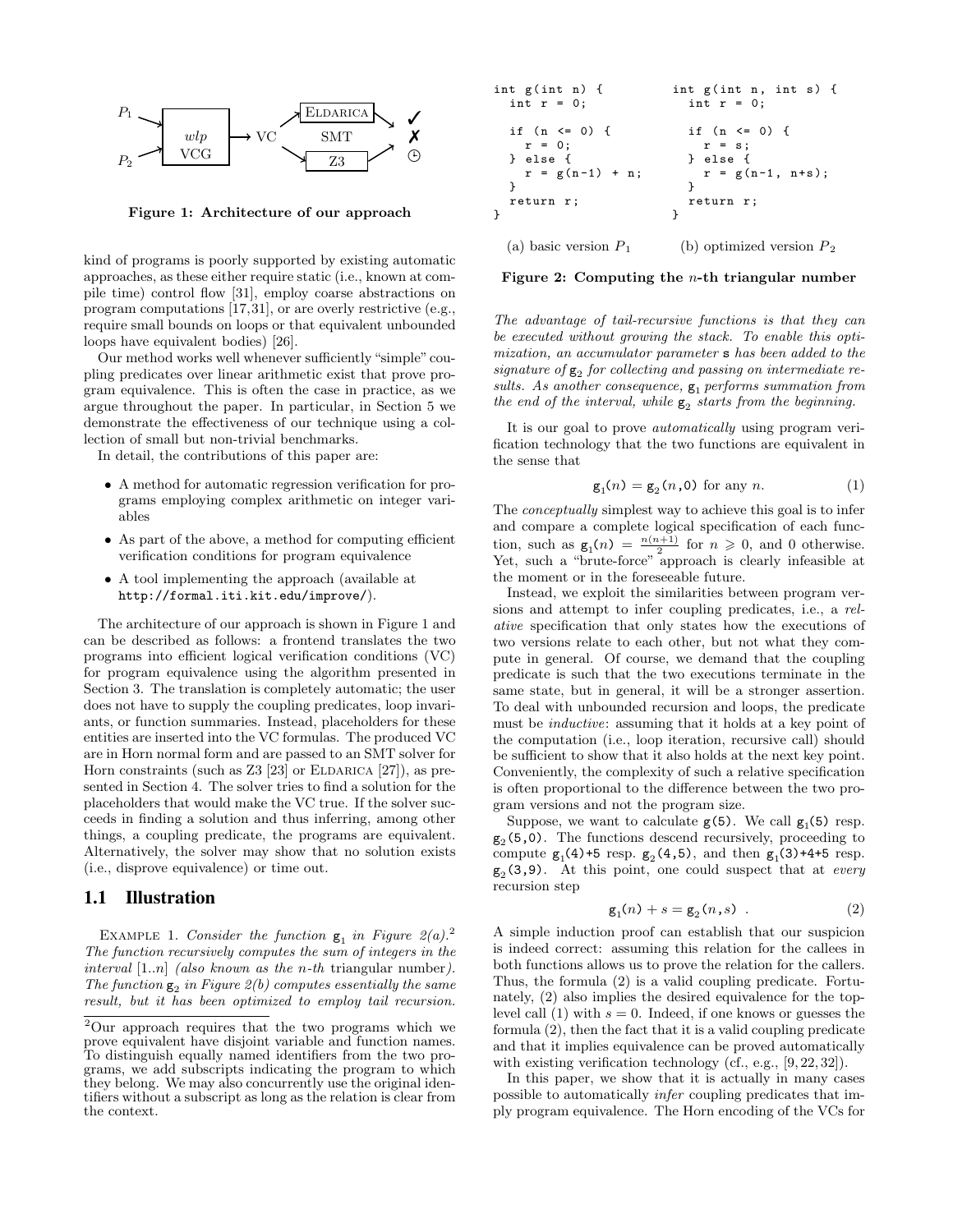the illustrative example is discussed in Section 4, and can be solved by ELDARICA [27] in roughly three seconds, inferring the coupling predicate  $n_1 = n_2 \rightarrow r_1 + s_2 = r_2$ , where  $n_1$ is the argument of  $g_1$ ,  $n_2$  and  $s_2$  are the arguments of  $g_2$ , and  $r_i$  denote the respective return values. We note that the coupling predicate is linear even though the mathematical function computed by the two programs is non-linear.

## 2. PROGRAM EQUIVALENCE

This section introduces the considered programming language, and formalizes our notion of program equivalence in terms of Dijkstra's weakest preconditions [12]. The resulting program equivalence condition can be reduced to a programfree verification condition by applying reduction rules for weakest preconditions. A set of reduction rules optimized for equivalence proofs is defined in Section 3. Automation of the procedure is discussed in Section 4.

#### *The Programming Language.*

We consider deterministic imperative programs with unbounded integer variables (mathematical integers), written in ANSI C notation. Determinism means that program runs starting in the same state also terminate in the same state. Sequential real-world programs are deterministic, provided that all variables are initialized before they are used (which can be efficiently checked by a compiler). Furthermore, we require that all considered programs terminate for all inputs; this can be checked with one of the existing termination checkers for imperative programs, such as, e.g., [14, 15]. To simplify presentation, we assume that every function ends with a return statement, and that return is always the last statement in a function. Further program features, for instance heap or arrays, are discussed in Section 5.2, but not the main focus of the present paper.

We also assume that all programs have a distinguished function that is the entry point of the program. The entry point of the programs in our examples below is clear from the context.

#### *Syntactical Conventions.*

For reasons of presentation, we require that the programs  $P_1$  and  $P_2$  checked for equivalence have disjoint sets of variables. To distinguish equally named variables from the two programs, we add subscripts indicating the program version (1 or 2) to which they belong. We also establish the syntactic convention that program inputs (i.e., formal function parameters) are designated as  $\overline{i}_1$  resp.  $\overline{i}_2$ , returned result variables as  $r_1$  resp.  $r_2$ , and the vectors of all variables occurring in the programs as  $\bar{x}_1$  resp.  $\bar{x}_2$ .

#### *Background: Weakest Precondition Calculus.*

Our reasoning about programs is formulated in terms of Dijkstra's weakest precondition calculus [12]. The weakest precondition predicate  $wp(P, \varphi)$  denotes the weakest condition that needs to hold before an execution of statement  $list^3$   $P$  such that the execution terminates and the postcondition  $\varphi$  holds in the final state. The termination requirement is often considered optional. Relinquishing it, one obtains the *weakest liberal precondition* predicate  $wlp(P, \varphi)$ ,

which only demands that  $\varphi$  holds after the execution of P if P terminates. Thus, the formula  $pre \rightarrow wlp(P, post)$ has the same intuitive meaning as the Floyd-Hoare triple  ${pre}P{post}.$ 

A weakest precondition calculus is a set of rules which allow the resolution of  $wp/wlp$  predicates into formulas in pure first-order logic. Figure 3(a) lists a calculus for the  $wlp$  predicate for the considered programming language; the rules are standard, except that, for technical reasons, our calculus performs rewriting from the beginning of the statement list to its end, while a presentation with rules operating in the opposite direction is more customary. Reduction in forward direction is more convenient, however, for identifying structural similarity between the programs whose equivalence is verified. The calculus in Figure 3(a) is complete in the sense that every wlp-expression can be reduced to a pure first-order formula.

The rules (5), (6) and (7) allow the direct resolution of assignments, conditional statements and return statements (remember that the latter may only appear at the end of function bodies). The rule (8) for while loops is parametrized by a *loop invariant*  $I(\bar{x}_1)$ , a formula which needs to hold before the loop and must be preserved by the loop body under assumption of the loop condition. Likewise, the rule (9) for a (recursive) invocation  $b = f_1(\bar{a})$  of the function  $f_1$  is parametrized by a function summary predicate  $S_{f1}(\bar{a}, b)$  that relates the arguments  $\bar{a}$  to the result value assigned to variable b. When the function summary  $S_{f1}$  is used as abstraction for the behavior of  $f_1$ , the correctness of the summary has to be justified globally by an additional verification condition

$$
wlp(P_1, S_{f1}(\bar{i}_1, r_1)), \qquad (3)
$$

in which  $P_1$  is the function body of  $f_1$ .

The invariant rule (8) and the recursive invocation rule (9) may approximate loop or function behavior depending on the chosen invariant or function summary. In this case, the formula derived by applying the rules will still be a correct precondition, but not necessarily the weakest one. Even when approximating, finding suitable loop invariants and summaries is in general a difficult task.

#### *Stating Program Equivalence.*

We consider two statement lists (usually the bodies of two functions)  $P_1$  and  $P_2$  equivalent, in writing

$$
pre \to P_1 \simeq P_2 ,
$$

when they behave equally (return the same value) for all inputs for which the precondition pre holds. We lift this notion to whole programs, by defining it as equivalence of the two program entry functions. The precondition pre, which can speak about variables from both  $P_1$  and  $P_2$ , makes our notion of equivalence conditional. It is also possible to relax the equality between results to some other specified relation, yielding relational equivalence.

These notions can be formalized using the wlp predicate introduced above. Since we assume that  $P_1$  and  $P_2$  have disjoint vocabulary, their code can simply be combined sequentially. We define:

$$
pre \to P_1 \simeq P_2 :=
$$
  
\n
$$
\forall \overline{i_1}, \overline{i_2}. (\overline{i_1} = \overline{i_2} \land pre \to wlp(P_1 ; P_2, r_1 = r_2)) . (4)
$$

<sup>3</sup>To simplify presentation, we will use the terms "statement list" and "program" interchangeably. The exact relation will be clear from the context.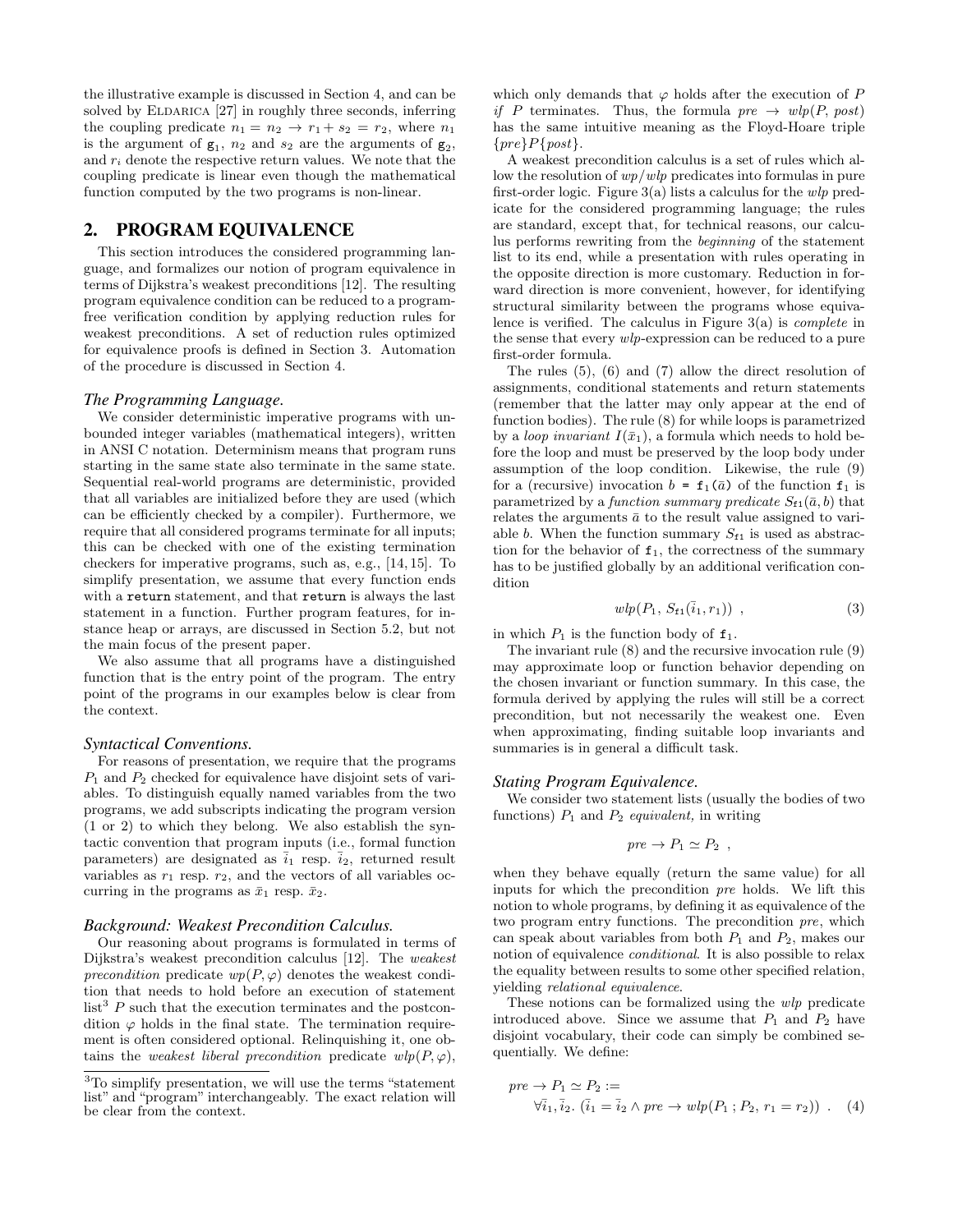This kind of construction is known as self-composition [10, 11]. The weakest liberal precondition predicate has been used in this definition, since we deliberately abstract from termination issues in this paper.

## 3. EFFICIENT CONDITIONS FOR PROGRAM EQUIVALENCE

At this point, one could in theory directly resolve the  $wlp$ predicate in (4) by applying the rules from Figure 3(a) to obtain a first-order verification condition for equivalence of  $P_1$  and  $P_2$ . However, the sequential composition of the two programs would require that they be analyzed individually without exploiting structural similarities between them.

Instead, we devise additional rules for the wlp predicate for the case that the program code given as the first argument is composed of two pieces with disjoint vocabulary. The disjointness allows us to use more rules than would be sound otherwise, as the statements with disjoint data cannot interfere with each other. The additional rules make use of two forms of coupling predicates that relate the states of the compared programs: mutual invariants C, which describe reachable states of two loops in the respective programs, iterating in a synchronized manner, and mutual function summaries R that express the relative behavior of two functions in the programs. The result of applying the new rules is a much more efficient first-order verification condition for equivalence.

In Figure 3(b), we present the additional rules. To make the composition of two programs with disjoint vocabulary explicit, we use ;; instead of ; as separator between them. Semantically, both are equivalent. In particular, it is always sound to replace  $P_1$ ;  $P_2$  with  $P_1$ ;  $P_2$ . Conversely, it is sound to replace  $P_1$ ;  $P_2$  with  $P_1$ ;  $P_2$  whenever  $P_1$  and  $P_2$  have disjoint vocabulary.

Rule (10) allows us to swap the two programs, thus enabling resolution of statements from both programs in an alternating fashion. The rule is sound since the statements of the two programs cannot possibly interfere; they have no common variables to refer to.

Together with the rules  $(5)$  and  $(6)$  of Figure 3(a), the swap rule allows us to resolve all statements but loops or recursion. These are the difficult cases since they require finding a suitable loop invariant or a function summary. The next two sections therefore introduce efficient rules for pairwise loops and function calls. The *wlp* calculus can isolate the relevant loop pairs from within their programs even if they are embedded into enclosing conditionals or loops.

#### PROPOSITION 1 (SOUNDNESS AND COMPLETENESS).

Let  $\Phi$  be a purely first-order formula derived from the condition wlp( $P_1$ ;  $P_2$ ,  $\varphi$ ) by rules from Figure 3(a) and (b). If the program  $P_1$ ;  $P_2$  is started in a state satisfying the precondition  $\Phi$ , and terminates, then  $\varphi$  holds in its final state. Furthermore, it is possible to choose suitable mutual invariants and summaries such that the derived formula is the weakest such precondition.

We give a justification for the validity of the proposition in the following.

#### 3.1 While loops

We first consider equivalence of programs with loops, but without recursive function invocations. The loop rule for program equivalence is different from the rules discussed so far in that it talks about both programs at the same time and actually connects the two:

$$
wlp(\text{while}(\psi_1) B_1; P_1; \text{while}(\psi_2) B_2; P_2, \varphi) \sim
$$
  
\n
$$
C(\bar{x}_1, \bar{x}_2) \wedge \forall \bar{x}_1, \bar{x}_2.
$$
  
\n
$$
(C(\bar{x}_1, \bar{x}_2) \wedge \psi_1 \wedge \psi_2 \rightarrow wlp(B_1; B_2, C(\bar{x}_1, \bar{x}_2)) \wedge
$$
  
\n
$$
(C(\bar{x}_1, \bar{x}_2) \wedge \neg \psi_1 \wedge \psi_2 \rightarrow wlp(B_2, C(\bar{x}_1, \bar{x}_2))) \wedge
$$
  
\n
$$
(C(\bar{x}_1, \bar{x}_2) \wedge \psi_1 \wedge \neg \psi_2 \rightarrow wlp(B_1, C(\bar{x}_1, \bar{x}_2))) \wedge
$$
  
\n
$$
(C(\bar{x}_1, \bar{x}_2) \wedge \neg \psi_1 \wedge \neg \psi_2 \rightarrow wlp(P_1; P_2, \psi)))
$$

The rule is parametrized by the mutual loop invariant  $C(\bar{x}_1, \bar{x}_2)$ , which is part of the coupling predicate that we are interested in. Unlike the invariant rule for a single program (8), which has two cases (loop condition holds or does not hold), this rule has four possible evaluations of the two loop conditions to consider.

For the justification of this rule, let us look at a particular reordering of the statements in the two loops. The central idea behind the rearrangement is that the two loops can be subject to a loop fusion resulting in the following program equivalence:

$$
\begin{array}{ll}\n\text{while}(\psi_1) \ B_1 \ \vdots \ \text{while}(\psi_2) \ B_2 \ \simeq \\
\text{while} \ (\psi_1 || \psi_2) \ \{ \ \text{if}(\psi_1) \ B_1 \ \vdots \ \text{if}(\psi_2) \ B_2 \ \} \ \ . \ \ (14)\n\end{array}
$$

Why is the single loop equivalent to the sequential execution of the separate loops? Running the two loops sequentially results in running the sequence of statements

$$
(\underbrace{B_1, B_1, \ldots, B_1}_{n \text{ times}}, \underbrace{B_2, B_2, \ldots, B_2}_{m \text{ times}}),
$$

in which the first loop body  $B_1$  is repeated n times followed by m repetitions of the second body  $B_2$ . Let w.l.o.g. the second loop be executed more often than the first in this schematic example (i.e.,  $m > n$ ). Due to disjoint vocabulary, loop body executions from different programs may be swapped. The run may hence be rearranged to

$$
(\underbrace{B_1, B_2, B_1, B_2, \dots, B_1, B_2}_{n \text{ times}}, \underbrace{B_2, \dots, B_2}_{m - n \text{ times}})
$$
 (15)

without changing the semantics. One can make out  $m$  iterations now, of which the first  $n$  execute both loop bodies  $B_1, B_2$ , while the remaining  $m - n$  rounds only execute the second loop body  $B_2$ . The sequence (15) is a run for the fused loop from  $(14)$ . It is the additional if-statements that ensure that bodies are only executed as often as they would be executed in a sequential execution. The disjunction in the guard ensures that the fused loop is iterated precisely as often as the maximum iterations of the individual loops.

Applying the traditional while  $wlp$  rule  $(8)$  to the fused loop from (14), has the same effect as applying the twoprogram rule (12). Since the traditional wlp calculus is sound and complete, our extension thus inherits these properties.

Mutual loop invariants are simpler than full functional invariants if the two programs are related. To show equivalence between a while loop and (a copy of) itself, for instance, the simple invariant  $\bar{x}_1 = \bar{x}_2$  is sufficient regardless of what the loop computes.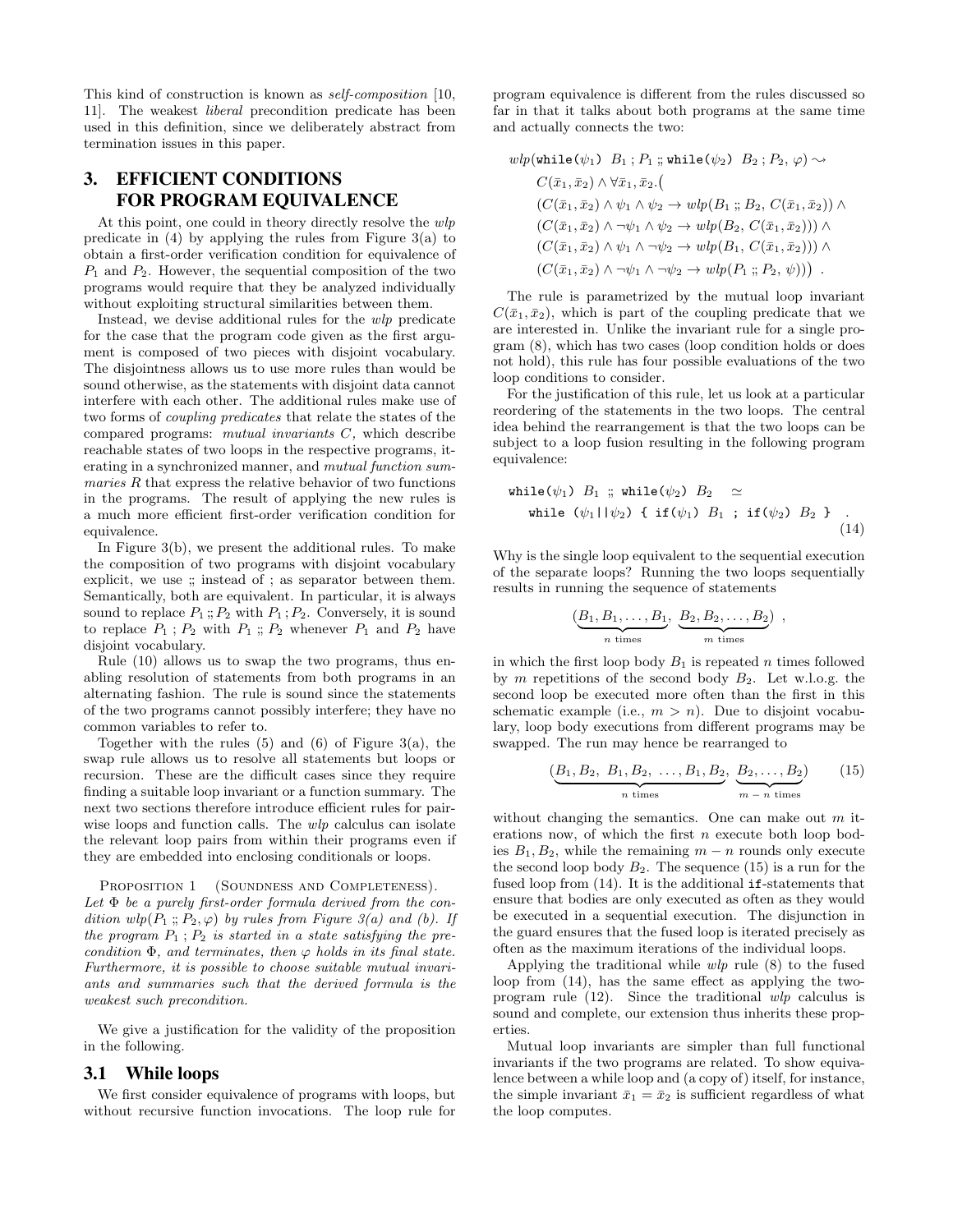$$
wlp(\mathbf{x} = \mathbf{t}; P, \varphi) \sim \text{let } x = t \text{ in } wlp(P, \varphi)
$$
\n
$$
\tag{5}
$$

$$
wlp(\text{if }(\psi) \ T \text{ else } E; P, \varphi) \sim \text{if } \psi \text{ then } wlp(T; P, \varphi) \text{ else } wlp(E; P, \varphi)
$$
(6)

 $wlp(\text{return } r, \varphi) \rightarrow \varphi$  (7)

$$
wlp(\text{while}(\psi) \ B; P, \varphi) \sim I(\bar{x}_1) \land \forall \bar{x}_1. (\quad (I(\bar{x}_1) \land \psi \to wlp(B, I(\bar{x}_1))) \tag{8}
$$

 $\wedge (I(\bar{x}_1) \wedge \neg \psi \rightarrow wlp(P, \varphi)))$ 

$$
wlp(r = f_1(\bar{t}); P, \varphi) \sim \forall r. S_{f_1}(\bar{t}, s) \to wlp(P, \varphi)
$$
\n
$$
(9)
$$

(a) Conventional wlp calculus rules

$$
wlp(P_1; P_2, \varphi) \sim wlp(P_2; P_1, \varphi) \tag{10}
$$

$$
wlp(\text{return } r \text{ ; } P_2, \varphi) \sim wlp(P_2, \varphi) \tag{11}
$$

$$
wlp(\text{while}(\psi_1) \ B_1; P_1; \text{while}(\psi_2) \ B_2; P_2, \varphi) \sim C(\bar{x}_1, \bar{x}_2)
$$
\n
$$
(12)
$$

$$
\wedge \forall \bar{x}_1, \bar{x}_2. \left( \begin{array}{c} (C(\bar{x}_1, \bar{x}_2) \land \psi_1 \land \psi_2 \to wlp(B_1 \lor B_2, C(\bar{x}_1, \bar{x}_2)) \\ \wedge (C(\bar{x}_1, \bar{x}_2) \land \neg \psi_1 \land \psi_2 \to wlp(B_2, C(\bar{x}_1, \bar{x}_2))) \\ \wedge (C(\bar{x}_1, \bar{x}_2) \land \psi_1 \land \neg \psi_2 \to wlp(B_1, C(\bar{x}_1, \bar{x}_2))) \\ \wedge (C(\bar{x}_1, \bar{x}_2) \land \neg \psi_1 \land \neg \psi_2 \to wlp(P_1 \lor P_2, \psi))) \end{array} \right)
$$

$$
wlp(r_1 = \mathbf{f}_1(\bar{t}_1); P_1; ; r_2 = \mathbf{f}_2(\bar{t}_2); P_2, \varphi) \sim \forall r_1, r_2. R_{\mathbf{f}_1/\mathbf{f}_2}(\bar{t}_1, r_1, \bar{t}_2, r_2) \rightarrow wlp(P_1; ; P_2, \varphi)
$$
\n(13)

(b) Additional  $wlp$  calculus rules for independent programs

#### Figure 3: Weakest precondition calculus

## 3.2 Recursion

We now consider programs that have (recursive) function calls but no loops. Recursive calls of related functions in both programs can be abstracted by a single predicate, a mutual function summary (a term originated in [21]), that describes the relation between the arguments and result values of both invocations simultaneously and in relation to one another. The calculus rule to handle simultaneous function invocations is

$$
wlp(r_1 = f_1(\bar{t}_1); P_1 \, ; r_2 = f_2(\bar{t}_2); P_2, \, \varphi) \sim
$$
  

$$
\forall r_1, r_2. R_{f_1/f_2}(\bar{t}_1, r_1, \bar{t}_2, r_2) \rightarrow wlp(P_1 \, ; P_2, \, \varphi) \, .
$$

The rule is parametrized by the mutual function summary  $R_{f1/f2}(\bar{t}_1, r_1, \bar{t}_2, r_2).$ 

Abstracting function invocations with a mutual summary requires a (global) justification that the summary is a faithful abstraction, and we need to add the proof obligation

$$
\forall \bar{i}_1, \bar{i}_2. \ wlp(P_1 \ ; P_2, R_{f1/f2}(\bar{i}_1, r_1, \bar{i}_2, r_2)) \tag{16}
$$

to the verification conditions of equivalence. Here,  $P_1$  and  $P_2$  are the statement lists from the function bodies of the invoked functions  $f_1$  and  $f_2$ .

The justification of rule (13) is as follows. Due to the disjointness of the program vocabulary, the statements in the rule can be reordered:

$$
r_1 = \mathbf{f}_1(\bar{t}_1); P_1 \, ; r_2 = \mathbf{f}_2(\bar{t}_2); P_2 \simeq
$$
  

$$
r_1 = \mathbf{f}_1(\bar{t}_1); r_2 = \mathbf{f}_2(\bar{t}_2); P_1; P_2 .
$$

Condition (16) guarantees that  $R_{f1/f2}(\bar{t}_1, r_1, \bar{t}_2, r_2)$  is a faithful abstraction of  $P_1$ ;  $P_2$ . Just as in the single-program case, it is thus sound to overapproximate the two recursive invocations with the mutual function summary.

As with mutual loop invariants, mutual function summaries are simpler than individual function summaries if the two programs are related. In case a recursive function is verified against (a copy of) itself, the simple mutual function summary  $\bar{i}_1 = \bar{i}_2 \rightarrow r_1 = r_2$  can be used.

Note that the same mutual summary  $R_{f1/f2}(\bar{t}_1, r_1, \bar{t}_2, r_2)$  is used for every occurrence of the pair  $f_1/f_2$  of functions; this is in contrast to the coupling invariant rule (12) for loops, where it is possible to choose different mutual invariants  $C(\bar{x}_1, \bar{x}_2)$  for every application. While our calculus could in principle be extended to support multiple mutual summaries per  $f_1/f_2$  pair, the use of only a single such summary minimizes the number of required proof obligations (16).

## 4. AUTOMATIC EQUIVALENCE PROOFS

The application of the wlp rules in Figure 3 requires knowledge of specific predicates, namely loop invariants  $I(\bar{i}_1, \bar{x}_1)$ in rule (8), mutual loop invariants  $C(\bar{x}_1, \bar{x}_2)$  in (12), function summaries  $S_{f1}(\bar{t}, s)$  in (9), and mutual function summaries  $R_{f1/f2}(\bar{t}_1, r_1, \bar{t}_2, r_2)$  in (13). Together, those formulas represent the coupling predicate that witnesses program equivalence. Derivation of summaries and invariants is in general a complicated process and can require creativity and manual intervention. Thanks to the specialized wlp-rules for program equivalence, however, it is often possible to carry out equivalence proofs with comparatively simple predicates. In Section 1.1, for instance, it is possible to show the equivalence of programs computing non-linear functions with the help of just linear predicates; our experiments (Section 5) show that such simple predicates are sufficient for a wide range of realistic cases from regression verification.

We leverage recent methods for solving fixed-point constraints in order to compute required predicates fully automatically [19, 23, 27]. Such methods are in principle incomplete, but they are effective for deriving predicates in practical cases arising from equivalence proofs.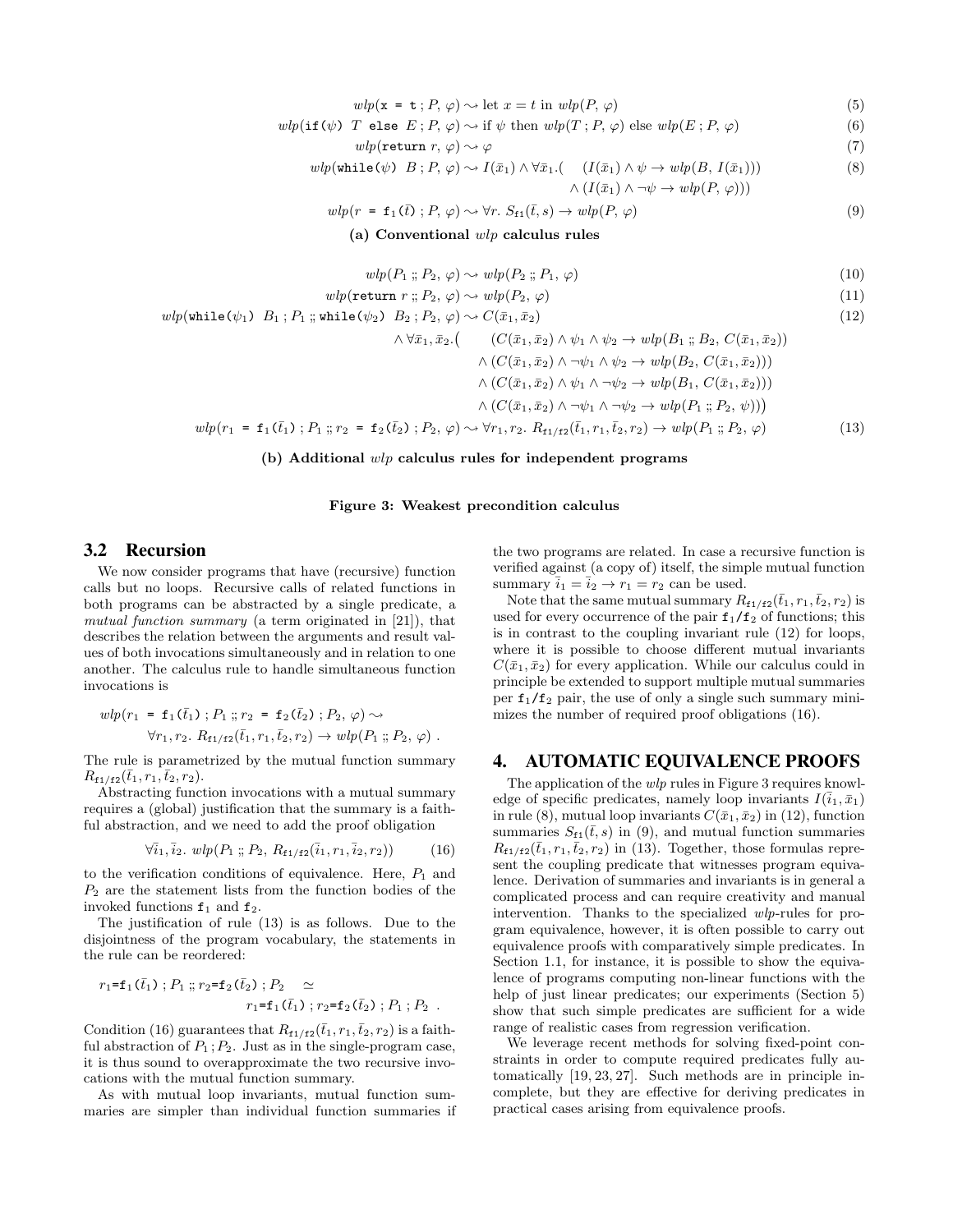#### *Recursive Horn Clauses.*

In order to derive invariants and coupling predicates, verification conditions are represented in form of Horn constraints over (uninterpreted) relation symbols, including I,  $C, S_{f1}, R_f$ , and then solved with the help of model checking techniques like predicate abstraction and Craig interpolation. More generally, we fix a set  $R$  of uninterpreted fixedarity relation symbols, and consider Horn clauses of the form  $H \leftarrow \varphi \wedge B_1 \wedge \cdots \wedge B_n$ , where:

- $\varphi$  is a constraint over variables occurring in the clause; in our experiments,  $\varphi$  is always a formula in quantifierfree Presburger arithmetic, but extension to other theories (e.g., arrays) is possible;
- each  $B_i$  is an application  $p(t_1, \ldots, t_k)$  of a relation symbol  $p \in \mathcal{R}$  to first-order terms;
- H is similarly either an application  $p(t_1, \ldots, t_k)$  of a symbol  $p \in \mathcal{R}$  to first-order terms, or *false*.

H is called the head of the clause,  $\varphi \wedge B_1 \wedge \cdots \wedge B_n$  the body. In case  $\varphi = true$ , we usually leave out  $\varphi$  and just write  $H \leftarrow B_1 \wedge \cdots \wedge B_n$ . First-order variables in a clause are considered implicitly universally quantified; relation symbols represent set-theoretic relations over the universe of a first-order semantic structure. A set of Horn clauses HC over predicates  $R$  is called *solvable* if there is an interpretation of the predicates  $R$  as set-theoretic relations such the universal closure of every clause  $h \in HC$  holds.

EXAMPLE 2 (EXAMPLE 1 CONTINUED). Figure  $\lambda$  shows the equivalence VC for the programs from the illustration example (Figure 2) as Horn clauses. Here, R is the uninterpreted predicate symbol (placeholder) for the coupling predicate (mutual function summary) of  $g_1$  and  $g_2$  introduced by application of rule (13). The uninterpreted predicates  $S_{\text{g1}}$  and  $S_{\text{g2}}$  are the function summaries for the respective individual functions and are introduced by (9). Clauses with head false result from equivalence proof obligations (4), whereas the clauses with a head different from false are due to justification conditions (3) and (16).

#### *Verification Conditions as Horn Clauses.*

For the encoding of verification conditions as Horn clauses, we assume that the set  $R$  contains symbols that can act as summaries for individual functions and function pairs (of appropriate arity), as well as relation symbols  $I_1, I_2, I_3, \ldots$ and  $C_1, C_2, C_3, \ldots$  to represent loop invariants:

$$
\mathcal{R} = \{S_{\bf f}, R_{\bf f1/f2} \mid {\bf f}, {\bf f}_1, {\bf f}_2 \text{ functions}\} \cup \{I_1, I_2, I_3, \dots, C_1, C_2, C_3, \dots\}.
$$

We then consider the conjunction of the equivalence statement  $pre \rightarrow P_1 \simeq P_2$  and the correctness of the summaries for all functions reachable from  $P_1$  or  $P_2$ :

$$
\forall \overline{i}_1, \overline{i}_2, (\overline{i}_1 = \overline{i}_2 \land pre \rightarrow wlp(P_1 \lor P_2, r_1 = r_2))
$$

$$
\wedge \bigwedge_{\substack{\text{f a} \\ \text{function}}} \overline{\forall i_{\text{f}}} \cdot wlp(P_{\text{f}}, S_{\text{f}}(\overline{i}_{\text{f}}, r_{\text{f}}))
$$
\n
$$
\wedge \bigwedge_{\substack{\text{f 1, f 2} \\ \text{f 1, f 2}}} \overline{\forall i_{\text{f 1}}, \overline{i_{\text{f 2}}} \cdot wlp(P_{\text{f 1}} \vdots P_{\text{f 2}}, R_{\text{f 1/f2}}(\overline{i}_{\text{f 1}}, r_{\text{f 1}}, \overline{i}_{\text{f 2}}, r_{\text{f 2}})) .
$$
\n(17)

$$
false \leftarrow \begin{array}{l} \n \text{false} \leftarrow \begin{array}{l} \n n_1 \leq 0 \land n_2 \leq 0 \land \\ \n n_1 = n_2 \land s_2 = 0 \land 0 \neq s_2 \n \end{array} \right. \\
 \n \text{false} \leftarrow \begin{array}{l} \n n_1 > 0 \land n_2 > 0 \land \\ \n n_1 > 0 \land n_2 > 0 \land \\ \n R(n_1 - 1, r_1, n_2 - 1, n_2 + s_2, r_2) \n \end{array} \right. \\
 \n \text{false} \leftarrow \begin{array}{l} \n n_1 = n_2 \land s_2 = 0 \land r_1 \neq s_2 \land \\ \n n_2 = 0 \land r_2 \neq 0 \land \\ \n S_{g1}(n_2 - 1, r_1) \n \end{array} \right. \\
 \n \text{false} \leftarrow \begin{array}{l} \n n_1 = n_2 \land s_2 = 0 \land 0 \neq r_2 \land \\ \n S_{g2}(n_2 - 1, n_2 + s_2, r_2) \n \end{array} \right. \\
 \n \text{S}_{g1}(n_1, 0) \leftarrow n_1 \leq 0 \\
 \n \text{S}_{g1}(n_1, r_1 + n_1) \leftarrow n_1 > 0 \land S_{g2}(n_1 - 1, r_1) \n \end{array} \right. \\
 \n \text{S}_{g2}(n_2, s_2, s_2) \leftarrow n_2 \leq 0 \\
 \n \text{S}_{g2}(n_2, s_2, r_2) \leftarrow n_2 \geq 0 \land S_{g2}(n_2 - 1, n_2 + s_2, r_2) \n \end{array} \right. \\
 \n R(n_1, 0, n_2, s_2, s_2) \leftarrow n_1 \leq 0 \land n_2 \leq 0 \\
 \text{R}(n_1, r_1 + n_1, n_2, s_2, r_2) \leftarrow \begin{array}{l} \n n_1 > 0 \land n_2 > 0 \land \\ \n n_1 = 0 \land n_2 > 0 \land \\ \n n_1 = 0 \land n_2 > 0 \land \\ \n n_1 = 0 \land n_2 = 0 \land \\ \n n_1 = 0 \land n_2 = 0 \land \\
$$

#### Figure 4: Program equivalence VC as Horn clauses

Intuitively, any valuation of the relation symbols  $\mathcal R$  that makes (17) valid is a witness for the equivalence of  $P_1$  and  $P_2$ , assuming pre holds initially.

The next step is the elimination of the wlp transformer from (17), by means of exhaustive application of the rules in Figure 3. When applying (9) or (13) to replace function calls  $f, f_1, f_2$  with the corresponding summary, the relation symbol  $S_f$  or  $R_{f1/f2}$  is inserted in the formula; similarly, when applying the loop rules (8) or (12), a fresh relation symbol  $I_k$  or  $C_k$  is introduced. We explain one possible strategy for applying the reduction rules below. Once application of the  $wlp$  rules to  $(17)$  has terminated, Horn clauses can be extracted from the reduct VC (a pure first-order formula), thanks to the following lemma:

Lemma 1. Suppose VC resulted from exhaustive application of rules in Figure 3 to (17). Then the clause normal form  $VC_H$  of  $VC$  is Horn.

The clause normal form  $VC_H$  is derived by first distributing negations (negation normal form) in VC, then pulling out all universal quantifiers  $\forall$  (prenex normal form), and finally transforming to conjunctive normal form [20]. To see that the clause normal form  $VC_H$  is Horn, observe that (17) only contains  $wlp$  in positive positions, and that any two positive occurrences of relation symbols are separated by a conjunction; both properties are preserved by application of wlp rules, and entail that each clause in the clause normal form contains at most one positive relation symbol.

#### *Reduction Strategy.*

In some situations, it can happen that more than one rule in Figure 3 is applicable to a wlp expression, so that in principle more than one verification condition VC can be derived from (17). Different VCs can represent different ways to match up loops and corresponding function calls in the two programs checked for equivalence, and can therefore make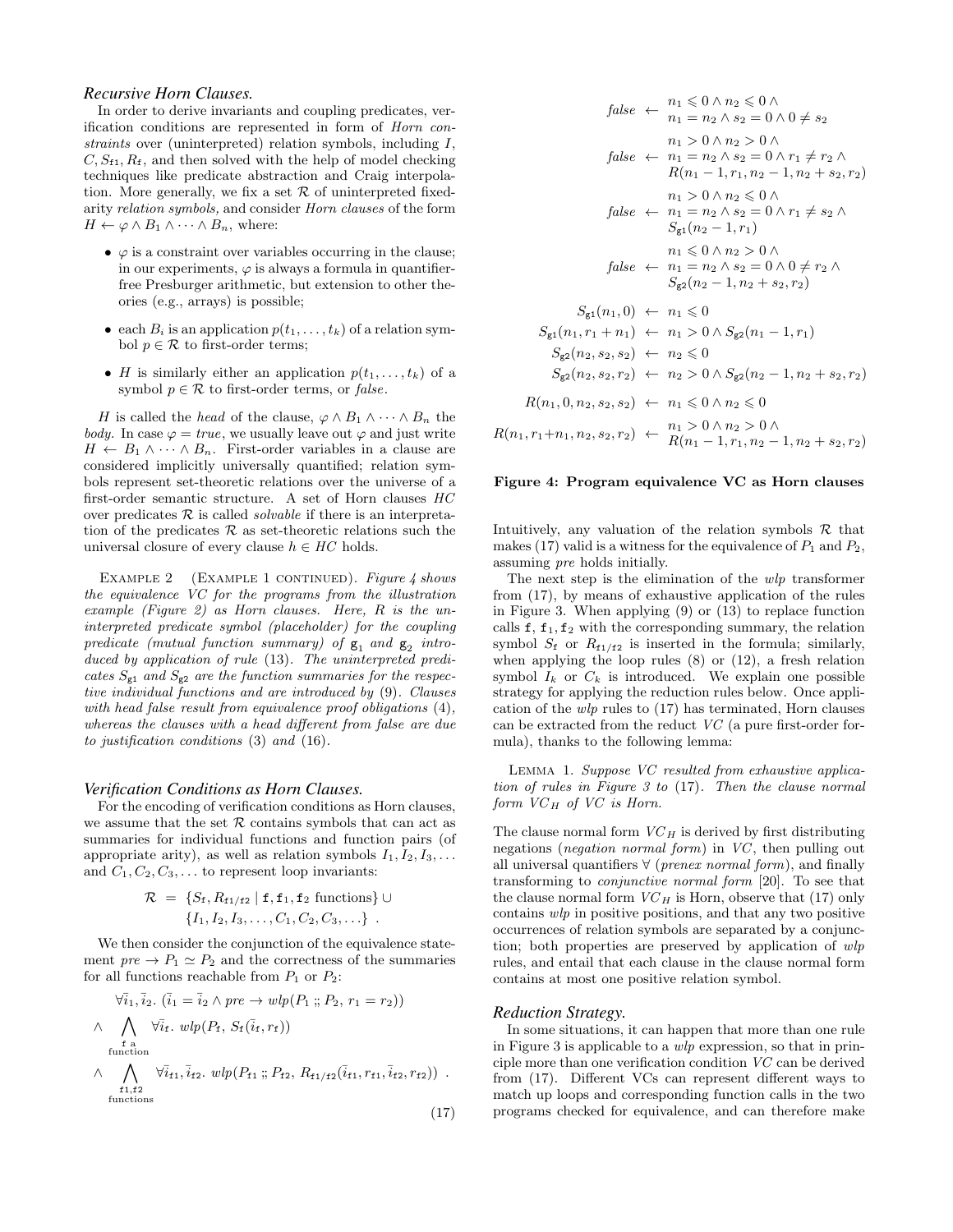the subsequent solving of the Horn constraints  $VC_H$  more or less difficult.

At the moment, we resolve such choice points using a greedy application strategy:

- 1. as long as possible, rules  $(5)$ ,  $(6)$ ,  $(7)$ ,  $(11)$  to eliminate assignments, conditionals, and return statements of the individual programs, possibly together with (10) to change the order of programs.
- 2. if no further rules from point 1 are applicable, try to use (12) or (13) for synchronous handling of loops or function calls; if this succeeds, go back to 1.
- 3. if no further rules from point 1 or 2 are applicable, use (8) or (9) to eliminate single loops or function calls; if this succeeds, go back to 1.

This strategy matches up loops and function calls in the order in which they occur in the considered programs. The strategy produces good results in our experiments, but can clearly be refined to take more sophisticated similarity measures into account. Further discussion is given in Section 5.

#### *Solving Horn Clauses.*

A number of algorithms exist to solve the Horn clauses  $VC_H$ , including predicate abstraction [19,27] and propertydirected reachability (PDR, also known as IC3) implemented in Z3 [23]. The procedures attempt to construct a symbolic solution of  $VC_H$  in a decidable logic, for instance in (quantifier-free) Presburger arithmetic; such a solution maps every *n*-ary relation symbol in  $\mathcal R$  to a symbolic predicate over n variables.

EXAMPLE 3 (EXAMPLE 2 CONTINUED). For the clauses in Example 2, the following predicates are found for the uninterpreted symbols:

$$
R(n_1, r_1, n_2, s_2, r_2) \rightarrow (n_1 = n_2 \rightarrow r_1 + s_2 = r_2)
$$
  
\n
$$
S_{g1}(n_1, r_1) \rightarrow true
$$
  
\n
$$
S_{g2}(n_2, s_2, r_2) \rightarrow true
$$

which is the solution already discussed in Section 1.1. The function summaries  $S_{g1}$  and  $S_{g2}$  can be trivially chosen to be true since the Horn clauses in which they occur in the body are already valid without them.

In general, if it terminates, a Horn solver will produce one of two possible results: (i) a symbolic solution of the processed Horn clauses, or (ii) a concrete counterexample tree that witnesses that no solution of the Horn clauses exists. The leaves in a counterexample tree correspond to entry clauses (clauses without relation symbols in the body), the root of the tree to an assertion clause with head *false*; the counterexample shows that every attempt to satisfy the Horn clauses has to lead to one of the assertion clauses being violated.<sup>4</sup> Through additional bookkeeping and labeling, counterexamples can be translated back to runs of the programs  $P_1, P_2$ that are checked for equivalence; the counterexample specifies the path taken through each program, as well as the values of all program variables.

We summarize by stating the correctness of our procedure. It is important to note that the procedure is correct independently of the order in which wlp rules are applied for translating (17) to  $VC_H$ ; in particular, counterexamples are always genuine, and point to an actual case of nonequivalence. Good strategies when applying the rules can, however, improve efficiency and prevent non-termination of the Horn solver.

THEOREM 1 (CORRECTNESS). If a Horn solver applied to  $VC_H$  terminates, then one of the following holds:

- a solution is found for  $VC_H$ , and in this case the considered equivalence pre  $\rightarrow P_1 \simeq P_2$  holds;
- a counterexample is found, and the programs are not equivalent.

## 5. IMPLEMENTATION AND EXPERIMENTS

#### *Implementation.*

We have implemented our approach for a language close to a subset of ANSI C in a tool named REVE. Program data is limited to local variables and function parameters of type int, which is interpreted as unbounded (i.e., mathematical) integers. Bounded integers can be simulated by instrumenting programs with modulo operations, at the cost of increased reasoning complexity. Supported control structures are if-then-else and while statements, function calls and returns. For simplicity, the return statement must always be the last statement of a function and must return a local variable. Recursive function calls may not occur within the conditions of if or while statements. Checking conditional and relational equivalence of programs is supported.

The tool (i.e., the *wlp* calculus) is implemented in Standard ML. As Horn constraint solvers we used Z3 (unstable branch as of  $2013-11-27$  and ELDARICA (as of  $2014-04-16$ ).

#### *Experiments.*

We have evaluated the effectiveness and performance of our tool on a collection of benchmarks. The benchmarks vary in size from 16–53 lines of code (for both programs together) and are available with the tool at the URL given in the introduction. Benchmark results are summarized in Table 1. We also give results from the only automatic tool that is directly comparable to ours (due to scope, cf. Section 6), the Regression Verification Tool (RVT) by Strichman and Godlin [17].

The programs in the first group in Table 1 are recursive, while the ones in the second group contain loops. Benchmarks where the two programs were not equivalent are in the third group, and their names end with a bang (!). All other benchmarks contain equivalent programs; the ✗ outcome is in this case a false negative.

Benchmarks limit1 to limit3 were given by Strichman and Godlin as beyond the limits of their approach to regression verification. Benchmarks barthe2-big and barthe2 big2 embed the benchmark barthe2 into a larger program that is syntactically identical in both versions. We could not prove equivalent the ackermann benchmark, as the result of a recursive function call is used as the argument to another recursive function call. Furthermore, we originally could not

<sup>4</sup>Due to reasons of computability, sets of Horn clauses exist for which neither (i) nor (ii) can be returned: those are clauses that are solvable in a set-theoretic sense, but no solution can be expressed in the decidable language used for predicates. In such cases, usually non-termination occurs.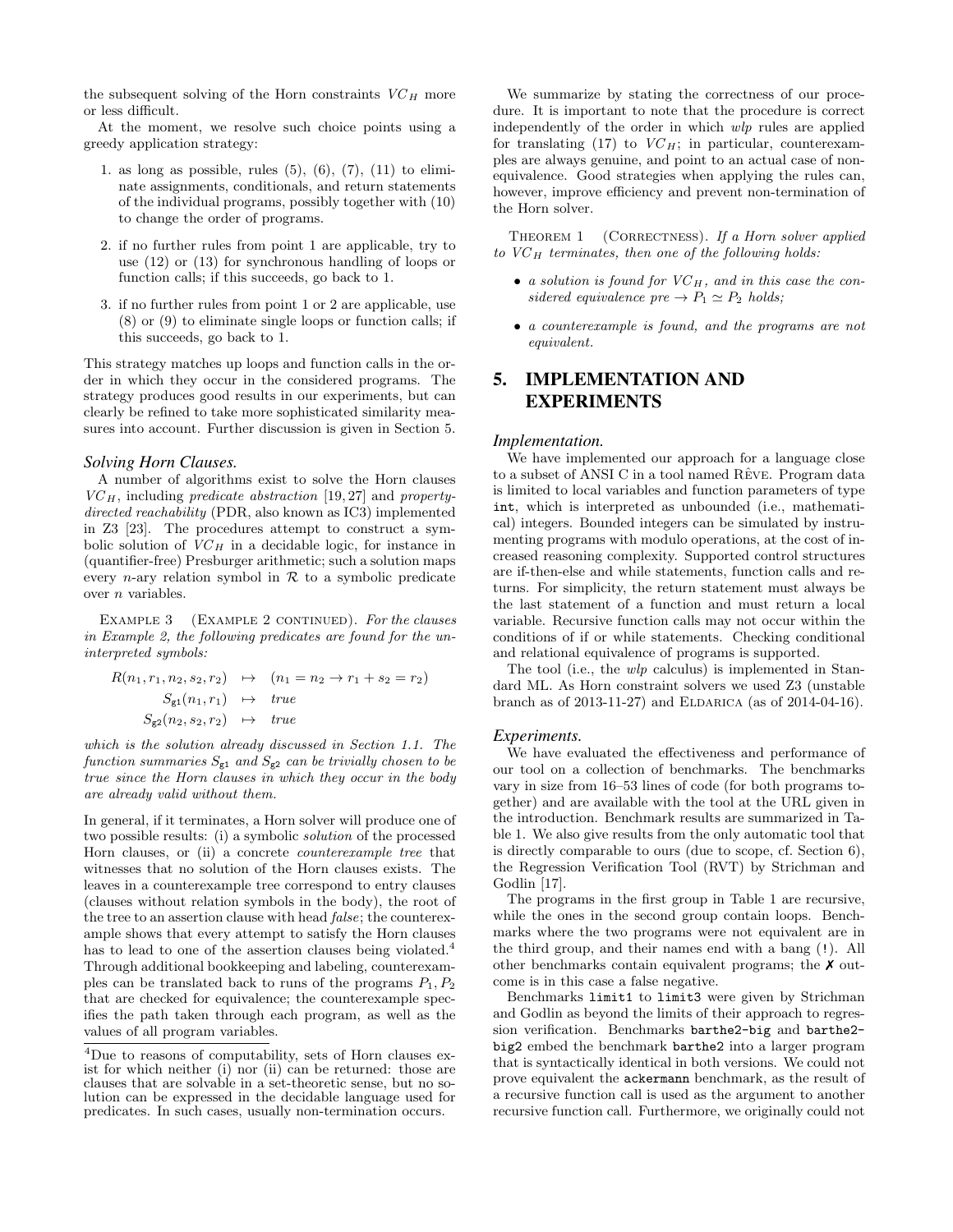prove the limit1 benchmark, as two steps of the first loop are equivalent to one step of the second loop, an issue that we solve in the next section and illustrate with the larger digits10 benchmark.

The triangular-mod benchmark corresponds to the illustrating example instrumented with modulo operations to simulate integer overflow.

As far as we are aware, RVT does not supply additional information to assist the user in case of a failed proof attempt. While, in theory, the model checker underlying RVT produces a counterexample, such a counterexample can be spurious due to the fixed abstraction employed. The El-DARICA solver that we use, in contrast, returns a genuine counterexample for many failed proofs (cf. Section 4). We found these counterexamples useful in diagnosing problems with the programs, even though we currently do not translate these counterexamples into source code terms.

## 5.1 An Example for Loop Equivalence

We consider a real-world example from [1]. The program  $P_1$  in Figure 5(a) computes the number of digits in the decimal expansion of n through a series of integer divisions by 10. The program  $P_2$  in Figure 5(c) computes the same result but (asymptotically) about seven times faster. This speedup is accomplished by reducing the strength of operations. The loop has been unrolled four times<sup>5</sup> and the majority of divisions have been replaced by pure comparisons.

Unsurprisingly,  $P_1$  and  $P_2$  cannot be proved equivalent automatically. To do so, the tool would in the least need to figure out the (very complex) relation between one iteration of the loop in  $P_1$  and four iterations of the same loop. To overcome this barrier, the software engineer needs to supply to the tool the knowledge that an unrolling transformation took place. At the moment, we achieve this transfer by manually carrying out the unrolling on  $P_1$  and producing the intermediate program  $P'_1$  shown in Figure 5(b). We then prove automatically that  $P'_1$  and  $P_2$  are equivalent. Note that  $P'_1$  is still significantly different from  $P_2$ , as unrolling is not the only optimization that has been performed originally. The program  $P'_1$  still performs four times as many divisions as  $P_2$ . The if-conditions directly follow the divisions and depend on them, which slows the program down, while the four if-conditions in  $P_2$  are all dependent on the same division result.

After 11.3 seconds,  $R$  $E$ v $E$  with ELDARICA succeeds in proving equivalence with the following automatically inferred coupling predicate:

$$
(b_2 = 1 \land r_1 = r_2 \land 10n_1 \leq n_2 \land n_2 \leq 10n_1 + 9)
$$
  
 
$$
\lor (b_2 = 0 \land r_1 = v_2 \land n_2 \geq 10n_1 \land n_1 \leq 0).
$$

Here,  $n_1$  and  $r_1$  denote the variables of  $P'_1$ , and  $n_2$ ,  $b_2$ ,  $r_2$ the variables of  $P_2$ . The variable  $b_2$  indicates whether the loop will  $(b_2 = 1)$  or will not  $(b_2 = 0)$  be executed once more. The coupling predicate is hence a disjunction over these two cases: While the loop is iterated,  $r_1$  and  $r_2$  hold the same value and  $n_1$  is one division by 10 ahead of  $n_2$ , i.e.,  $n_1 = n_2$  DIV 10. Exactly this fact is expressed by the linear constraint  $10n_1 \leq n_2 \wedge n_2 \leq 10n_1 + 9$ . When the loop of  $P_2$ 

|                                                                                                                                                              |                                                                                  | Run time (seconds)                                                             |                                                      |                                                                                                   |                                                     |
|--------------------------------------------------------------------------------------------------------------------------------------------------------------|----------------------------------------------------------------------------------|--------------------------------------------------------------------------------|------------------------------------------------------|---------------------------------------------------------------------------------------------------|-----------------------------------------------------|
| Benchmark                                                                                                                                                    | LOC                                                                              | RVT                                                                            | 23                                                   | ELDARICA                                                                                          | Source                                              |
| Recursion                                                                                                                                                    |                                                                                  |                                                                                |                                                      |                                                                                                   |                                                     |
| ackermann<br>mccarthy91<br>$\lim$ it $1$<br>limit2<br>$\lim$ it $3$<br>add-horn<br>triangular                                                                | 30<br>22<br>22<br>22<br>24<br>26<br>23                                           | 0.8<br>1.1<br>Х<br>Х<br>Х<br>X<br>X                                            | 1.8                                                  | 1.7<br>5.2<br>4.5<br>4.3<br>3.3                                                                   | [17]<br>[17]<br>$[17]$<br>$[17]$<br>$[17]$          |
| triangular-mod<br>inlining                                                                                                                                   | 53<br>20                                                                         | X<br>Х                                                                         |                                                      | 5.7                                                                                               |                                                     |
| Loops                                                                                                                                                        |                                                                                  |                                                                                |                                                      |                                                                                                   |                                                     |
| simple-loop<br>loop<br>loop2<br>loop3<br>loop4<br>loop5<br>while-if<br>digits10<br>barthe<br>barthe2<br>barthe2-big<br>barthe2-big2<br>bug15<br>nested-while | 16<br>22<br>22<br>28<br>22<br>22<br>22<br>32<br>28<br>22<br>32<br>42<br>26<br>28 | 0.8<br>Х<br>Х<br>Х<br>Х<br>X<br>Х<br>Х<br>X<br>0.5<br>1.6<br>1.7<br>1.0<br>1.5 | 0.1<br>10.2<br>0.1                                   | 5.3<br>2.8<br>3.2<br>5.4<br>27.4<br>26.4<br>3.8<br>11.3<br>4.8<br>3.9<br>5.7<br>8.0<br>1.8<br>5.2 | $\lceil 1 \rceil$<br>[9]<br>[9]<br>$[17]$<br>$[17]$ |
| Not equivalent                                                                                                                                               |                                                                                  |                                                                                |                                                      |                                                                                                   |                                                     |
| ackermann!<br>limit 1!<br>limit2!<br>add-horn!<br>triangular-mod!<br>inlining!<br>loop5!<br>barthe!                                                          | 30<br>22<br>25<br>28<br>49<br>20<br>22<br>31                                     | Х<br>Х<br>Х<br>Х<br>Х<br>Х<br>X<br>Х                                           | 0.1<br>0.0<br>0.7<br>0.1<br>0.5<br>0.1<br>0.0<br>1.8 | 4.9<br>1.4<br>10.9<br>1.9<br>28.1<br>2.7<br>2.2<br>21.9                                           |                                                     |
| nested-while!                                                                                                                                                | 28                                                                               | X                                                                              | 0.1                                                  | 5.2                                                                                               |                                                     |

LOC=non-empty, non-comment lines of code in both programs together. Dash (−) denotes timeout at 600 seconds, cross  $(X)$  denotes that the tool terminates but cannot prove equivalence. All times have been measured on a 2.5 GHz Intel Core2 Quad machine, using only one core.

has finished, its negated loop guard  $n_1 \leq 0$  holds and the final results are stored in  $r_1$  and  $v_2$ .

## 5.2 Discussion

Our method exploits structural similarities between the compared programs, and can generally be expected to perform well when applied to programs with a high degree of similarity. In other situations, for instance when exchanging complete algorithms (e.g., replacing a bubble sort procedure

<sup>5</sup>Loop unrolling is a simple transformation, in which the loop body is replicated within the loop and guarded by the loop guard. This transformation preserves the semantics of the program.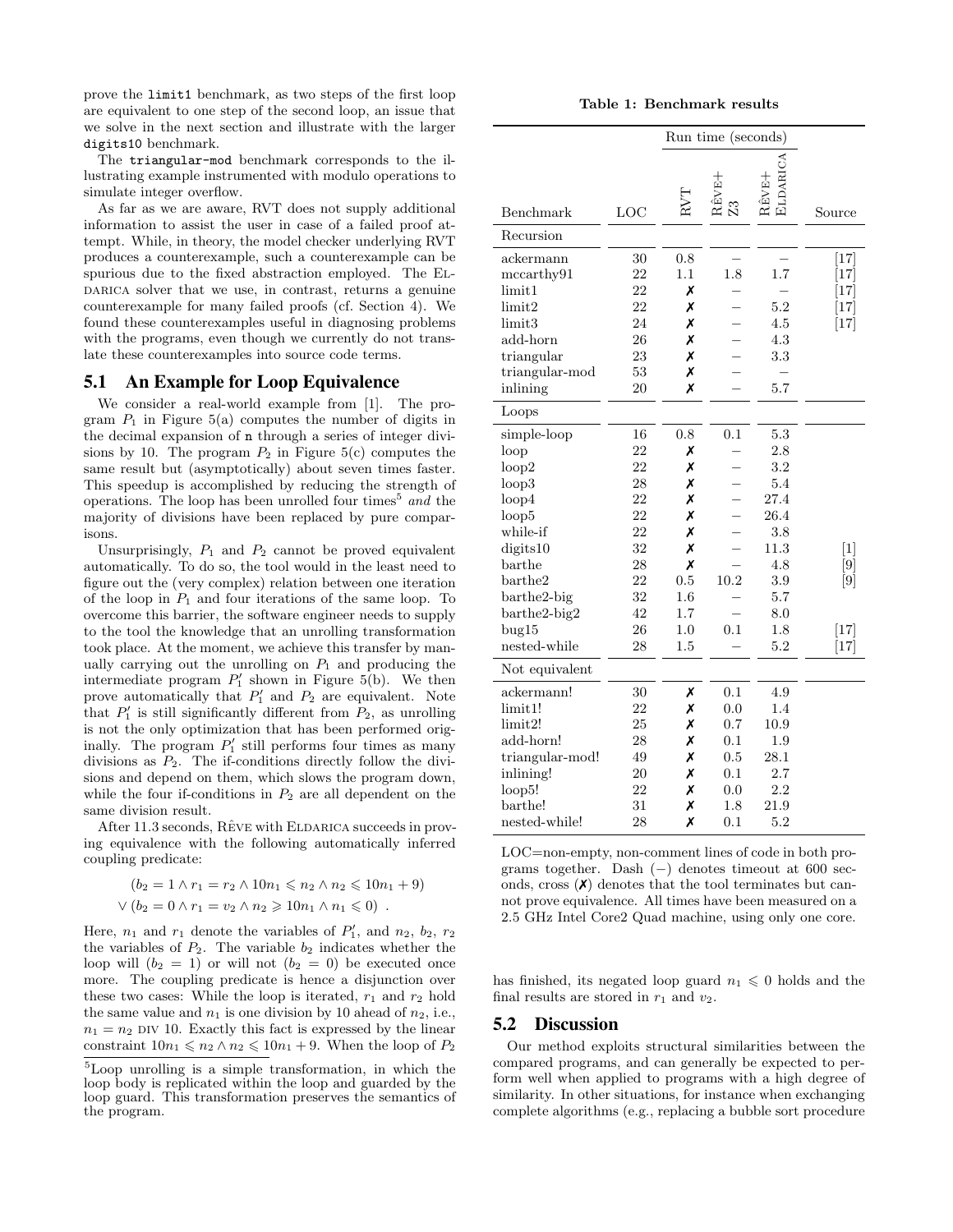

The programs  $P_1$  and  $P_2$  shown above are reformulations of those given in [1] in order to comply with the input requirements of our tool. The do-while and for loops have been replaced by while loops. The boolean flag b and the temporary storage variable v in  $P_2$  have been introduced to avoid premature returns from the function.

#### Figure 5: Computing the number of digits (digits10) from [1]

with quicksort), or when changing the design of a system in a fundamental way, it is less likely that an equivalence proof can be found automatically.

Our method works well whenever sufficiently "simple" coupling predicates exist that prove program equivalence. This applies in a number of important cases:

- as a baseline, our procedure will always be able to prove that a program is equivalent to itself, by applying the greedy reduction strategy from Section 4, and choosing the coupling predicates  $\bar{x}_1 = \bar{x}_2$ .
- the procedure is also complete when applied to two programs with the same control structure and locally equivalent (though not necessarily identical) loop and function bodies. In this case, the same coupling predicates  $\bar{x}_1 = \bar{x}_2$  can be chosen for the entry points of the bodies.
- the procedure is complete for program transformations that correspond to affine mappings of program states; this includes renaming or exchanging variables, shifting the value of a variable by a constant offset, or changing the sign of some variable.

We currently do not consider equivalence of programs that use arrays or heap data structures, but we intend to work on lifting these limitations in the future. It is, for instance, known that assertions about arrays can be encoded in Horn clauses [13]. An approach to regression verification of programs with tree-shaped heap structures can be presumably adapted from [17].

## 6. RELATED WORK

Research on proving program equivalence is driven by a variety of applications, including security verification, compiler optimizations, backwards compatibility and refactoring, cryptographic algorithms, hardware design, and generalpurpose regression verification.

Godlin and Strichman [16–18] present an approach for automatic general-purpose regression verification. In this approach, loops in the programs are transformed to recursive procedures, and matching recursive calls are abstracted by an uninterpreted function. The equivalence of functions (that no longer contain recursion) is then checked by the CBMC model checker. In our vernacular, the approach can be described as an attempt to verify equivalence with the fixed coupling predicate  $\bar{i}_1 = \bar{i}_2 \rightarrow r_1 = r_2$  for every related pair of recursive functions. This abstraction imposes the limitation that function calls with different arguments or a different number of recursions of two matching recursive functions are not supported. The technique is implemented in the RVT tool and supports a subset of ANSI C.

Verdoolaege et al. [30,31] have developed an automatic approach to prove equivalence of static affine programs. The approach focuses on programs with array-manipulating for loops and can automatically deal with complex loop transformations such as loop interchange, reversal, skewing, tiling, and others. It is implemented in the isa tool for the static affine subset of ANSI C. Initially, dataflow analysis is applied to build a dependence graph abstraction of each of the two programs. Then the equivalence hypothesis for outputs is propagated through the graphs towards the inputs, in a manner resembling verification condition generation. The static control flow requirement means that the control flow of the program must be known already at compile time. Furthermore, arithmetical operations in the loop/function bodies are abstracted. Addition is, e.g., replaced by an associative and commutative uninterpreted function. The abstraction prevents proving equivalence of such programs as  $x=x+1$ ;  $x=x+1$ ; and  $x=x+2$ ;.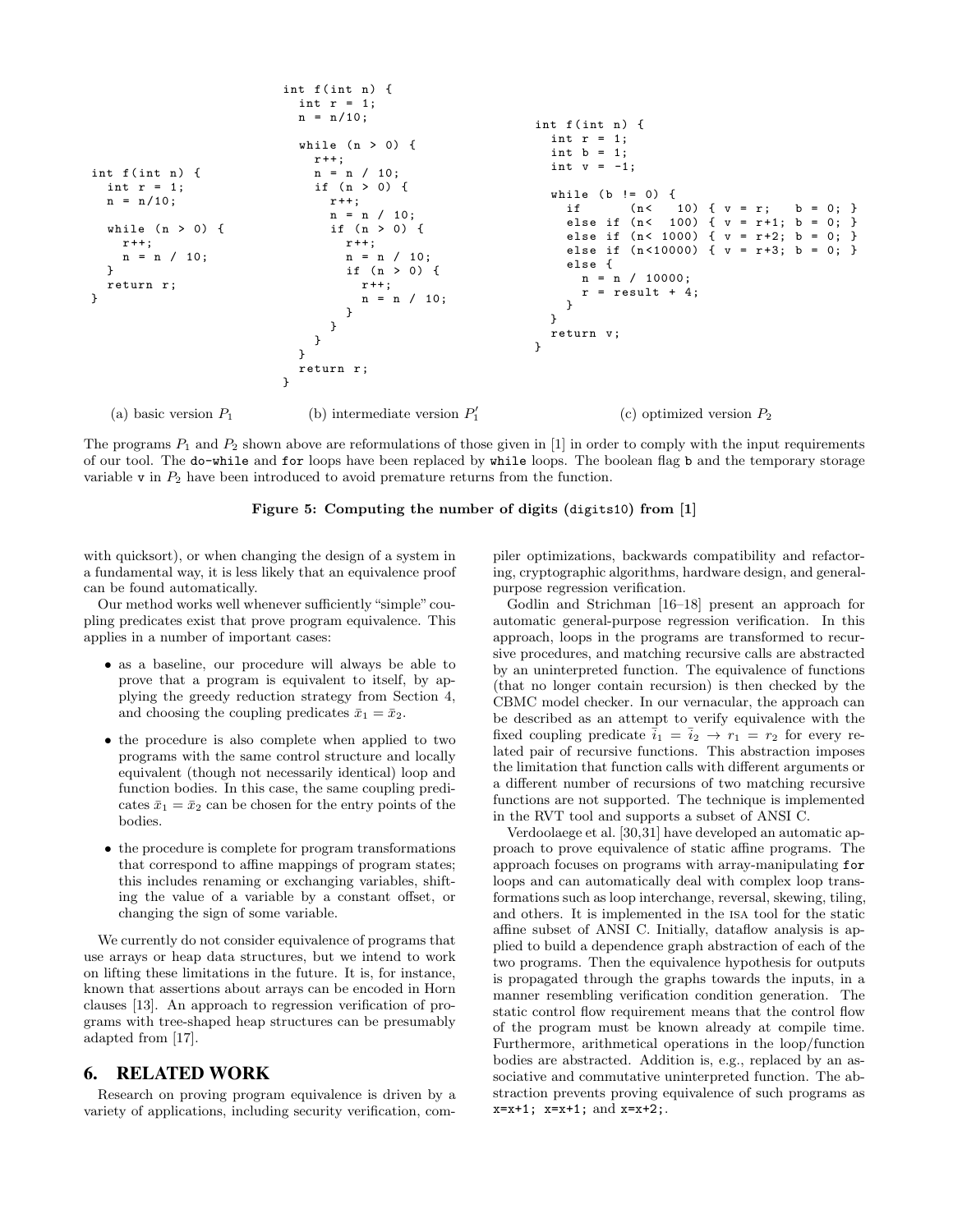Barthe et al. [9] present a calculus for reasoning about relations between programs that is based on pure program transformation. The calculus offers rules to merge two programs into a single product program. The merging process is guided by the user and facilitates proving relational properties with the help of existing verification technology (the Why tool, in that particular case). The verification process still requires user-supplied annotations though.

Almeida et al. [2] have verified the correctness of the Open-SSL implementation of the RC4 cipher w.r.t. a reference implementation. The authors use self-composition of programs together with interactively verified lemmas about particular program transformations and optimizations.

Sinz and Post [26] prove equivalence of two AES cipher implementations by means of bounded model checking. The approach unrolls resp. inlines all loops and recursive calls. Such reasoning is only feasible if the program admits small bounds on loops or depth of recursive calls. In the case of AES, a complete unrolling of the main loop was not possible, so the authors proved equivalence of loop bodies instead.

Backes et al. [5] propose to leverage slicing and impact analysis to improve scalability of regression verification. The idea is to subject both program versions to a dependency analysis, then to remove the code present in both versions that has no data or control dependencies on the introduced change, and to apply an existing technique (e.g., bounded symbolic execution) to show equivalence of the reduced programs.

Mutual function summaries have been prominently put forth by Hawblitzel et al. in [21] and later developed in [22]. The concept is implemented in the equivalence checker Sym-DIFF [25], where the user supplies the mutual summary, and the verification conditions are discharged by Boogie. Loops are encoded as recursion. The BCVERIFIER tool for proving backwards compatibility of Java class libraries by Welsch and Poetzsch-Heffter [32] has a similar pragmatics.

Banerjee and Naumann [6, 7] study equivalence of Javalike programs from the perspective of data encapsulation. They develop a programming discipline and a static analysis ensuring that changes in an object-oriented data structure's implementation are confined and cannot affect its clients other than through specified public methods.

Several relational program logics (e.g., [4,8,28]) have been developed for security applications. Proving in these logics requires user-supplied inductive invariants.

A large body of work also exists on equivalence checking of hardware logic circuits; see [24] for an overview. The approaches fall into two major groups. One group builds the product machine of two circuits and exhaustively traverses the state space to ensure that the corresponding outputs of the two circuits are identical in every reachable state. The other group recognizes that the incremental nature of the design process induces structural similarity between the circuit variants under verification and tries to exploit them. The techniques to do so include functional equivalences, indirect implications, permissible functions, and others (see e.g., [29]).

## 7. CONCLUSION AND FUTURE WORK

In this paper, we have presented a novel approach that uses invariant inference techniques to automatically conduct regression proofs for two imperative integer programs. To this end, the two versions of the program are transformed into Horn clauses over uninterpreted predicate symbols. These clauses constrain equivalence-witnessing coupling predicates that connect the states of the two programs at key points. A Horn constraint solver is used to find a solution for the coupling predicates, if one exists.

The approach is implemented and we have demonstrated its effectiveness on integer programs with non-trivial arithmetic and control flow. Future work includes an extension to programs with arrays and heap structures, as well as development of more fine-grained coupling schemes.

## Acknowledgments

This work was partially supported by the German National Science Foundation (DFG) under the IMPROVE project within the priority program SPP 1593 "Design For Future – Managed Software Evolution", and by the Swedish Research Council.

## 8. REFERENCES

- [1] A. Alexandrescu. Three optimization tips for C++, 2012. A presentation at Facebook NYC. Available at www.facebook.com/notes/facebook-engineering/ three-optimization-tips-for-c/ 10151361643253920.
- [2] J. Almeida, M. Barbosa, J. Sousa Pinto, and B. Vieira. Verifying cryptographic software correctness with respect to reference implementations. In M. Alpuente, B. Cook, and C. Joubert, editors, Formal Methods for Industrial Critical Systems, volume 5825 of Lecture Notes in Computer Science, pages 37–52. Springer Berlin / Heidelberg, 2009.
- [3] P. Ammann and J. Offutt. *Introduction to Software* Testing. Cambridge University Press, New York, NY, USA, first edition, 2008.
- [4] T. Amtoft, S. Bandhakavi, and A. Banerjee. A logic for information flow in object-oriented programs. In Conference record of the 33rd ACM SIGPLAN-SIGACT symposium on Principles of programming languages, POPL '06, pages 91–102, New York, NY, USA, 2006. ACM.
- [5] J. Backes, S. Person, N. Rungta, and O. Tkachuk. Regression verification using impact summaries. In E. Bartocci and C. Ramakrishnan, editors, Model Checking Software, volume 7976 of Lecture Notes in Computer Science, pages 99–116. Springer Berlin Heidelberg, 2013.
- [6] A. Banerjee and D. A. Naumann. Ownership confinement ensures representation independence for object-oriented programs. J. ACM, 52(6):894–960, 2005.
- [7] A. Banerjee and D. A. Naumann. State based ownership, reentrance, and encapsulation. In Proceedings of the 19th European Conference on Object-Oriented Programming, ECOOP'05, pages 387–411, Berlin, Heidelberg, 2005. Springer-Verlag.
- [8] G. Barthe, J. Crespo, B. Grégoire, C. Kunz, and S. Zanella Béguelin. Computer-aided cryptographic proofs. In L. Beringer and A. Felty, editors, Interactive Theorem Proving, volume 7406 of Lecture Notes in Computer Science, pages 11–27. Springer Berlin Heidelberg, 2012.